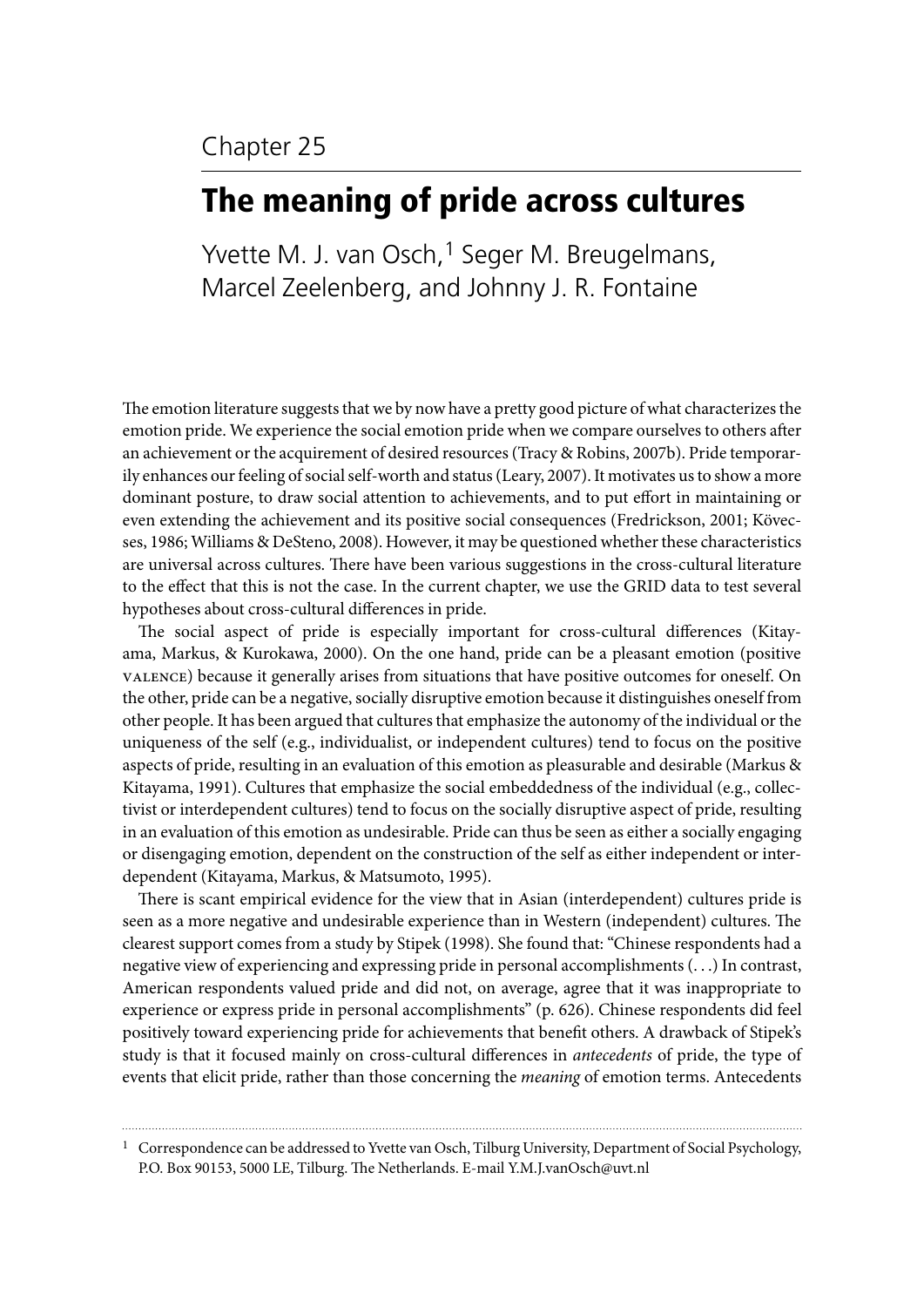do not necessarily say much about the meaning of the emotion pride or about the way pride is experienced or expressed. Another study by Scollon, Diener, Oishi, and Biswas-Diener (2004) also argued that "pride may be considered pleasant or unpleasant in particular cultures" (p. 321). They found that pride clustered with negative instead of positive emotions for respondents from India. However, this was not the case for respondents from Japan and the United States (US), two groups that should differ on the basis of cross-cultural theories about self-construal. So, it can be tentatively concluded that *theoretically* various differences have been suggested in the meaning of pride across cultures (e.g., Markus & Kitayama, 1991 ; Kitayama, Markus, & Matsumoto, 1995 ), but that there is still a lack of *empirical* evidence supporting this claim.

 On the basis of cross-cultural studies on emotion experience there is actually little reason to expect broad cross-cultural differences in pride. Many studies have shown very limited cross-cultural variation in the experience of emotions (Matsumoto, Nezlek, & Koopmann, 2007; Scherer & Wallbott, 1994; Wallbott & Scherer, 1986). Many emotion characteristics, such as appraisals (Scherer, 1996), phenomenology (Breugelmans & Poortinga, 2006; Fontaine et al., 2006), body sensations (Breugelmans et al., 2005), facial expressions (Ekman, 1994; Matsumoto et al., 2008), and nonverbal expressions (Tracy & Robins, 2008) show notable cross-cultural similarities. Those differences that are found tend to be item specific or situation specific (e.g., display rules; Ekman, 1973). The discrepancy between these studies and the theoretical expectations with regard to cultural differences in pride, calls for a more thorough analysis of cross-cultural variation in this emotion. The GRID data set provides a unique opportunity for such an analysis.

We investigated the extent of cultural variation in the meaning of pride at three different levels of analysis. At the *Emotion Dimension Level* , we explored the data for cross-cultural similarities and differences at the level of the four basic dimensions of emotional space. These dimensions are VALENCE, POWER, AROUSAL, and NOVELTY (Fontaine, Scherer, Roesch, & Ellsworth, 2007; see Chapter 7). We used several country level indices (see method section of the current chapter) to predict the factor scores of pride from each sample on the four emotion dimensions. Factor scores are the correlations between the variable (i.e., the item; in this case the country level indices) and the factor (i.e., underlying dimension; in this case one of the four emotion dimensions that underlie all emotional meaning). Higher factor scores indicate that an item is stronger related to the emotion dimension; alternatively, it could be said that the higher the factor score of an item, the better it represents the emotion dimension. The most important dimension for potential crosscultural differences would be the first dimension of valence (positive–negative). Based on cultural theory, it could be expected that a strong endorsement of individualism, which corresponds with an independent self-construal ( Oyserman, Coon, & Kemmelmeier, 2002 ), is related to a more positive meaning of pride. Cultures high in individualism endorse the distinctness of an individual, allow people to "do their own thing," and make the leaving and finding of in-groups easier ( Triandis, Bontempo, Villareal, Asai, & Lucca, 1988 ). Because pride is associated with distinguishing oneself from the in-group, in cultures where uniqueness is valued, the word pride is expected to have a more positive association, than in cultures where conformity is valued. This should express itself as a higher factor loading for pride on the valence dimension for cultures scoring high on individualism.

At the *Pride Aspect Level*, we identified specific items that are most relevant to the emotion pride. The GRID project is aimed at a broad selection of emotions, including 144 emotion features to study 24 emotion terms. Not all 144 emotion features are equally relevant for pride. We selected 22 items that are most relevant for this emotion (see Table 25.1 ). Item selection was based on an extensive literature review. Pride results from meaningful achievements that are attributed to the self (Leary, 2007; Shaver, Schwartz, Kirson, & O'Connor, 1987), leading to the selection of the items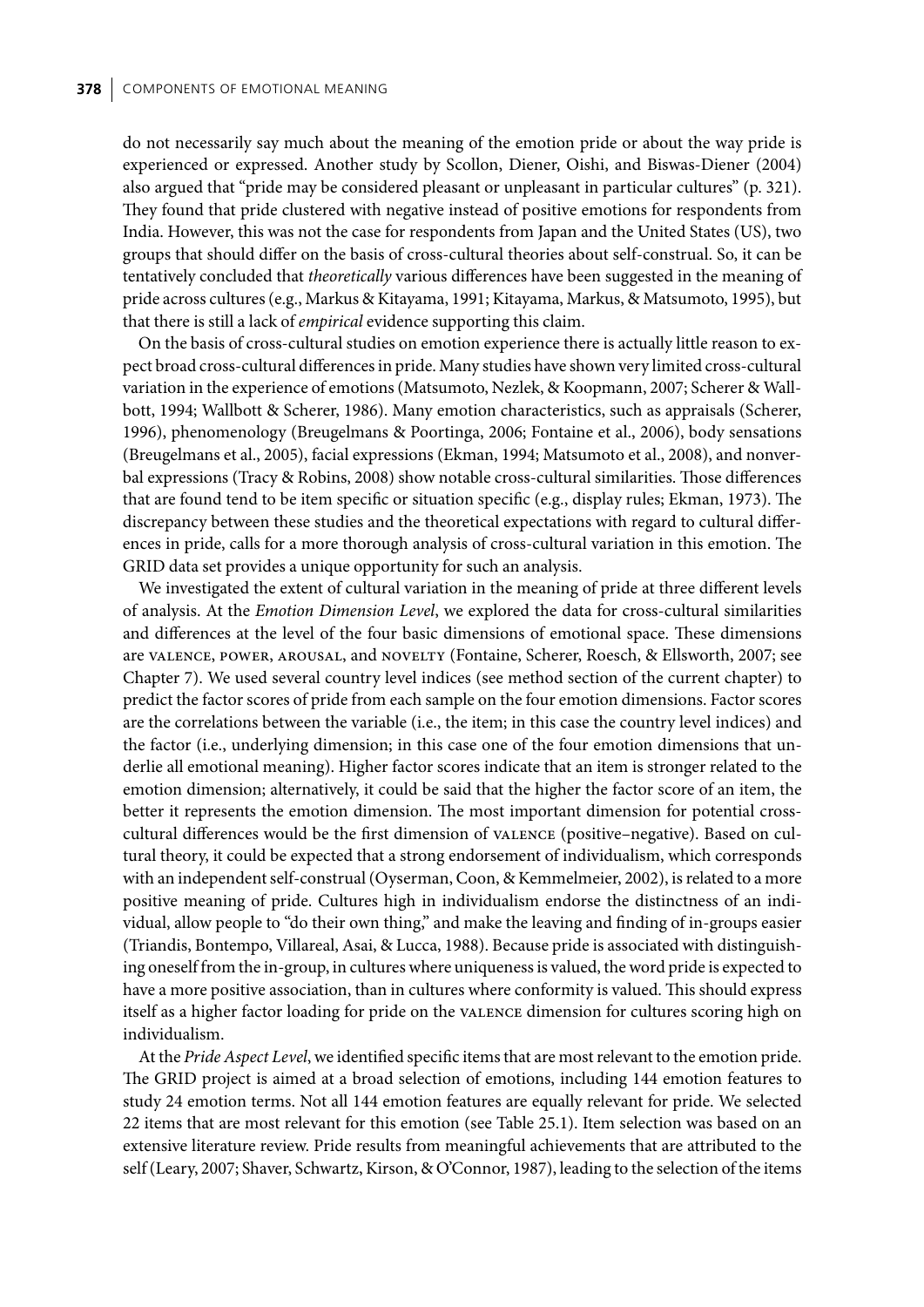| <b>Item</b>                                          | <b>US</b> | Japan   | <b>Mean difference</b> |
|------------------------------------------------------|-----------|---------|------------------------|
| Felt in control                                      | 1.45      | 1.51    | $-0.06$                |
| Tried to control intensity of the emotional feeling  | $-0.28$   | 0.01    | $-0.29$                |
| Consequences able to live with                       | 0.68      | 0.63    | 0.05                   |
| Center of attention                                  | 1.58      | 1.51    | 0.07                   |
| Important and relevant for person's goals            | 1.40      | 1.48    | $-0.08$                |
| Smiled                                               | 1.89      | 1.99    | $-0.10$                |
| Felt positive                                        | 1.80      | 1.41    | 0.39                   |
| Wanted to sing and dance                             | 1.38      | 0.84    | 0.54                   |
| Wanted the ongoing situation to last or be repeated  | 1.57      | 0.42    | 1.15                   |
| Showed the emotion to others less than (s)he felt it | $-0.08$   | 0.08    | $-0.16$                |
| Felt good                                            | 1.75      | 1.93    | $-0.18$                |
| Showed the emotion to others more than (s)he felt it | 0.88      | 0.65    | 0.23                   |
| Consequences positive for person                     | 1.30      | 1.78    | $-0.48$                |
| Moved toward people or things                        | 0.92      | $-0.47$ | 1.39                   |
| Felt powerful                                        | 1.78      | 1.70    | 0.08                   |
| Wanted to show off                                   | 1.89      | 2.06    | $-0.17$                |
| Felt energetic                                       | 1.50      | 1.25    | 0.25                   |
| Wanted to be seen, to be the center of attention     | 1.91      | 2.06    | $-0.15$                |
| Felt strong                                          | 1.64      | 1.25    | 0.39                   |
| Had an assertive voice                               | 1.29      | 1.49    | $-0.20$                |
| Felt dominant                                        | 1.77      | 1.64    | 0.13                   |
| Caused by the person's own behavior                  | 1.25      | 0.59    | 0.66                   |

Table 25.1 Centered mean scores on the 22 pride items for the samples from the US and Japan

"important and relevant for a person's goals," "felt in control," and "caused by the person's own behavior." People generally feel good about themselves and feel positive about the future when they experience pride (Herrald & Tomaka, 2002; Stipek, 1998; Tracy & Robins, 2007b), leading to the selection of the items "smiled," "felt positive," "felt good," "consequences positive for the person," "consequences able to live with," and "wanted to sing and dance." Pride makes people want to communicate their achievement to others in order to attain status (Leary, 2007; Tracy & Robins, 2007b), leading to the selection of the items "felt dominant," "had an assertive voice," "felt strong," "wanted to show off," "felt powerful," "wanted to be seen," "to be the center of attention," "showed the emotion to others more (and less) than (s)he felt it," "center of attention," "tried to control the intensity of the emotional feeling," and "felt energetic." Pride motivates achievement ( Herrald & Tomaka, 2002; Higgins et al., 2001; Verbeke, Belschak, & Bagozzi, 2004; Williams & DeSteno, 2008), and social behavior (Boezeman & Ellemers, 2007; Hart & Matsuba, 2007; Tracy & Robins, 2004b), leading to the selection of the items "wanted the ongoing situation to last or be repeated", and "moved toward people or things."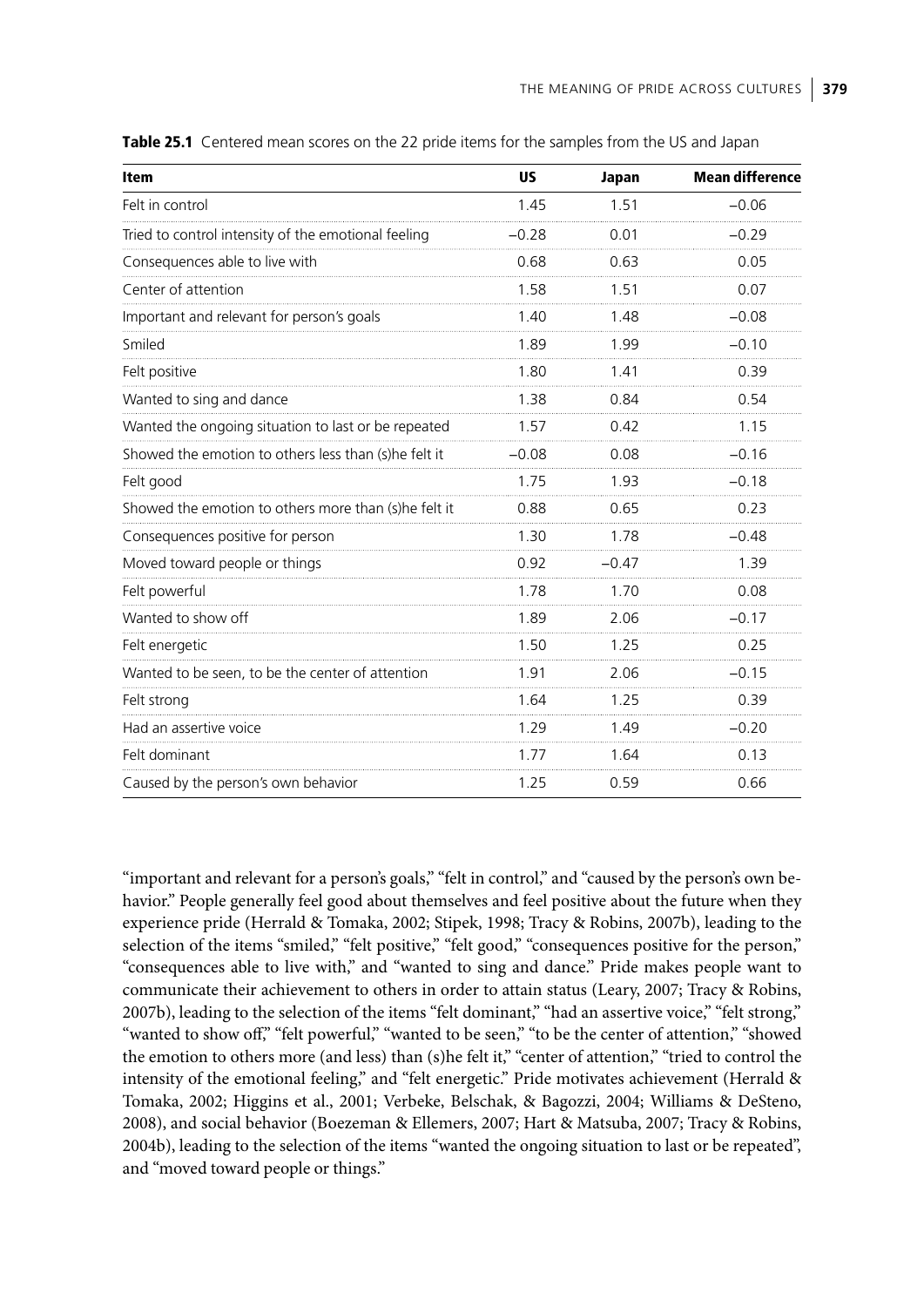From a subset of these items we constructed three scales of aspects of pride that, based on theory, are expected to differ across cultures (see method section of the current chapter). First, we composed a *Positivity* scale because the VALENCE of pride is said to differ across cultures (e.g., Scollon et al., 2004 ). Second, we composed a *Perception of Control* scale because the responsibility for an event is crucial in the elicitation of pride, and is suggested to differ across cultures. For instance, Americans mostly report pride for achievements they themselves controlled (i.e., caused), whereas Chinese also report instances in which the achievement was controlled by someone else ( Stipek, Weiner, & Li, 1989). Third, we composed an *Expressivity* scale because cultural norms on the expression of pride are said to differ across cultures (Matsumoto et al., 2008) and are thought to affect pride. Markus and Kitayama ( 1991 ) hypothesized that in interdependent cultures the expression of pride may be avoided because it could be interpreted as being proud of one's unique attributes, which is contrary to the ideology of an interdependent culture. Thus, theory would predict cultural differences on all three scales, mainly along the dimensions of individualism; cultures low on individualism should lead to experiences of pride that are less positive, less controllable, and with less expression.

 At the *Individual Item Level* we searched for clusters of countries on the basis of their scores across the 22 selected pride items. Thus, we tried to cluster countries according to their pattern of scores on the pride-relevant items. If cross-cultural differences are systematic, we would expect countries with a similar culture to cluster together and those with a different culture to appear in different clusters.

At the *Individual Item Level* we also focused on pride as a specific case comparison between the US and Japan and in a second comparison between a cluster of Western and Asian countries. The US and Japan are by far the most studied countries in cross-cultural comparisons of emotion ( Van Hemert, Poortinga, & Van de Vijver, 2007) and are often put forward as the prototypes of interdependent and independent cultures (Markus & Kitayama, 1991). Standardized mean scores of both samples on the 22 pride items were probed for differences between these two cultures. Each sample was treated as one observation. On the basis of theory, we again expected pride to be seen as more negative, less controllable, and less desirable to express in Japan than in the US. In the second analysis, we looked at the extent to which differences between the US and Japan can be generalized to differences between Western countries (independent cultures) and East-Asian countries (interdependent cultures). The same differences in pride were expected between these two clusters as between the two countries.

# 25.1 Method

Data from 27 samples in the GRID data file were used: Canada (French), China (Mandarin), the Czech Republic, England, Estonia, Finland, Germany, Greece, Israel, Italy (samples from Bari and Bologna)<sup>2</sup>, Japan, the Netherlands, Poland, Russia, Singapore, Slovakia, Spain (the peninsular samples were Spanish from Southern Spain and the Basque Land, and Basque from the Basque Land), Taiwan, Tunisia, Turkey, Switzerland (French and Romanisch), Ukraine, and the United States. Characteristics of the individual datasets can be found in Chapter 6.

 Analyses at the *Emotion Dimension Level* and the *Pride Aspect Level* used several country level indices to explain cross-cultural differences in the factor scores of pride on the four overall factors

<sup>&</sup>lt;sup>2</sup> Because the samples in this book were treated as independent samples, we also treated all samples as independent, even though some samples were similar in country and language.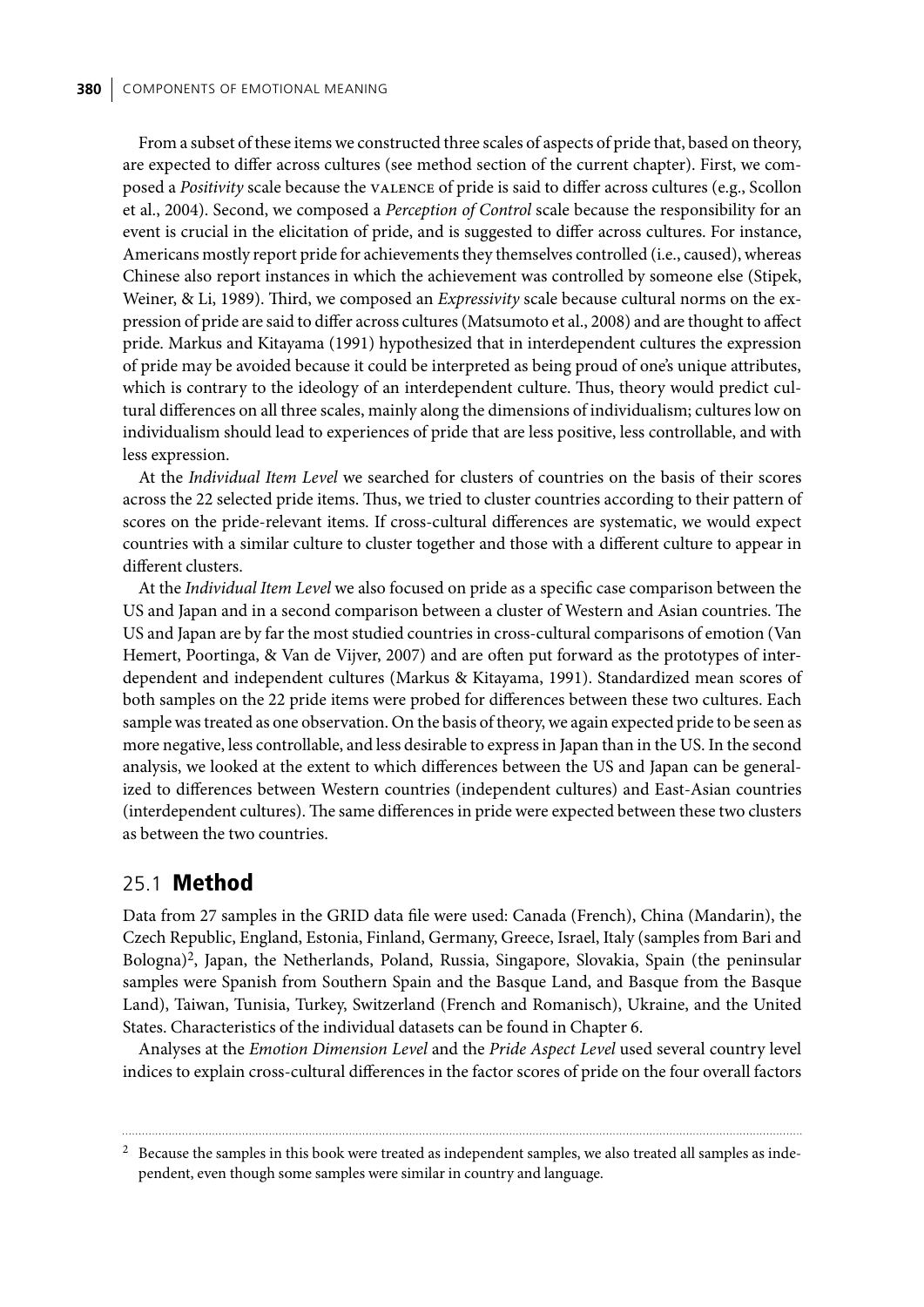of valence, power, arousal, and novelty (see Chapter 7). Due to the quasi-experimental nature of cross-cultural designs, any difference between countries can be attributed to a large number of potential cultural characteristics (Van de Vijver & Leung, 1997). In other words, countries often differ on hundreds of characteristics such as economic level, climate, political system, and values. It is unclear which of these characteristics can explain any cross-cultural differences, when found. In order to be more specific in which country characteristics can explain cross-cultural differences in the meaning of the emotion term pride, we included several economic, political, and psychological variables.

 As economic variables, we included the Gross Domestic Product (GDP) and the Human Development Index (HDI). We used the GDP per capita (PPP US\$) and HDI value over 2005. GDP is a measure for a nation's annual income and output in regard of the economy. The HDI index indicates how "developed" a country is and takes matters such as literacy, education opportunities, life expectancy, and GDP into account. Both indices were obtained from the United Nations Development Programme (2007), which is a report on human development in the period 2007–2008. GDP and HDI measures were not available for Taiwan.

 As a political variable, we included the Gender Empowerment Measure (GEM) from the United Nations Development Programme (2007). The GEM indicates the level of inequality in a country, regarding the opportunities men and women have. GEM measures were not available for Taiwan and Tunisia.

 As psychological variables, we included the country-level value scores of Hofstede Schwarz values. Five Hofstede (2001) value dimensions were included: Individualism, Masculinity, Uncertainty Avoidance, power Distance, and Long Term Orientation. Data were not available for Tunisia and Ukraine. Schwarz values were obtained from the World Value Survey (2005). These values originated from a shortened version of the Portrait Values Questionnaire. For every value, one item was included. Data for Canada, the Czech Republic, Estonia, Greece, Israel, Italy, Singapore, Slovakia, and Tunisia were not available.

 At the *Pride Aspect Level* , we constructed three scales, each representing one of the aspects of pride that were expected to differ across cultures. Selection was done from the 22 pre-selected items that were relevant for pride (see introduction). Items were subsequently selected based on the content of the item and its relation to the three aspects. The scales were: (1) *Positivity*, which comprised the items: "felt positive," "felt good," "consequences positive for person," "consequences able to live with," and "important and relevant for person's goals" (Cronbach's α = 0.66); (2) *Perception of Control* , which comprised the items: "felt in control," "felt powerful," "felt energetic," and "felt strong"  $(\alpha = 0.72)$ ; and (3) *Expressivity*, which comprised the items: "wanted to show off," "wanted to be seen," "to be the center of attention," and "showed the emotions to others more than (s) he felt it"  $(\alpha = 0.73)$ .

## 25.2 Results

#### **Level 1: Emotion Dimension Level**

 Inspection of the factor scores for pride on each emotion dimension revealed that pride in all samples was seen as positive (ranging from 0.32 to 1.49) and powerful (0.52 to 2.31). In all but one sample (Turkey) pride was thought of as predictable  $(-1.56 \text{ to } 0.05)$ . On the AROUSAL dimension larger variation was found (−1.22 to 0.24); four samples had a positive score on this dimension (the UK, Singapore, Italy [Bari sample], and Israel). This means that pride in all countries was seen as a positive and potent emotion. Pride is generally also seen as an emotion that is predictable and, for most countries, pride is an emotion that is neutral to low in AROUSAL.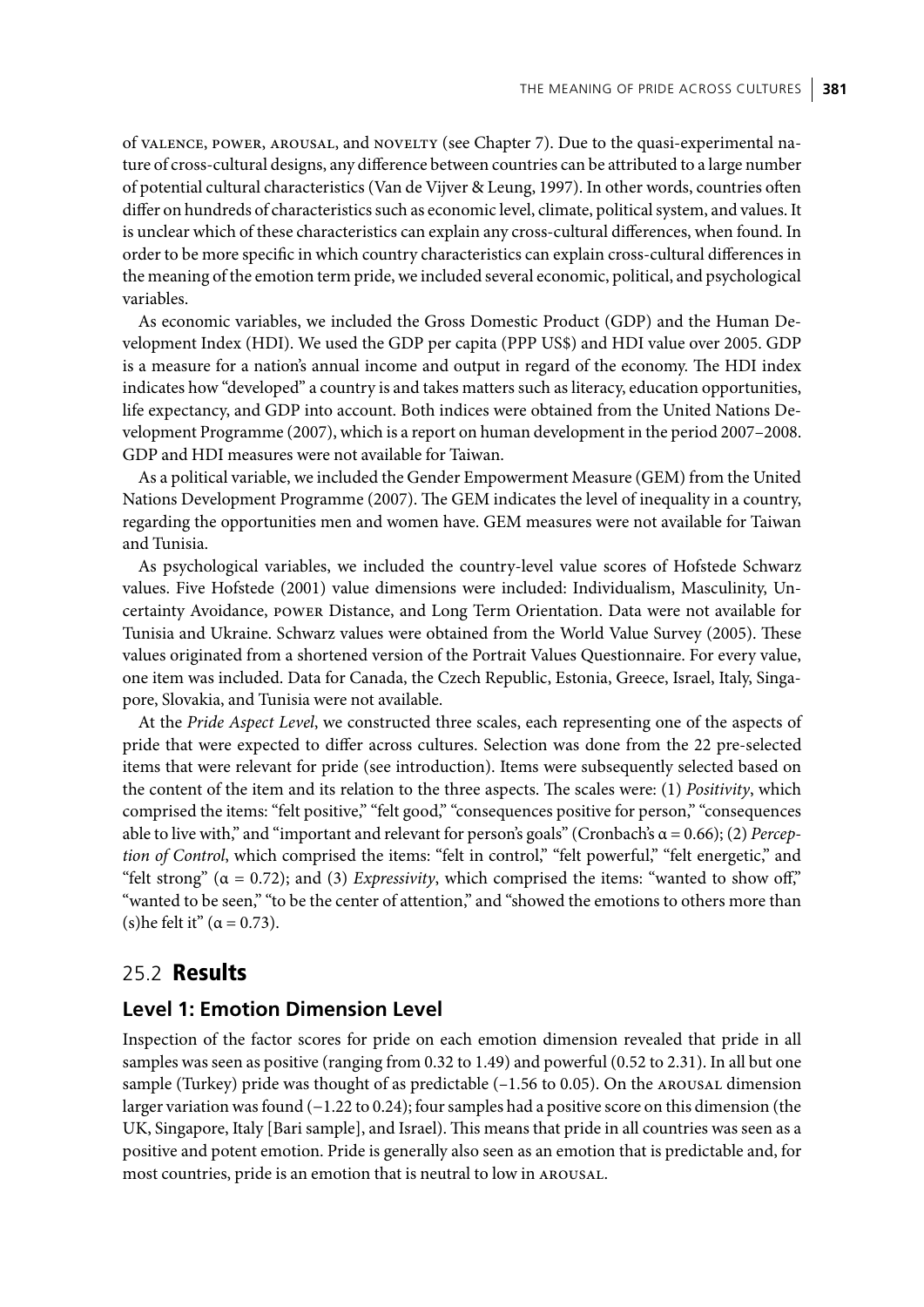Factor scores of pride on each emotion dimension across samples were correlated with the country level indices. GDP showed a significant relation with the AROUSAL dimension,  $r(26)$  =  $0.41, p = 0.04$ . This means that the higher the GDP of a country is, the higher the AROUSAL is that is associated with pride. So, in wealthy countries people see pride as an emotion with more AROUSAL than people in less wealthy countries. Uncertainty Avoidance also correlated with the arousal dimension,  $r(25) = -0.41$ ,  $p = 0.04$ , indicating that the larger the Uncertainty Avoidance is, the less AROUSAL is associated with pride. In other words, the more people rely on rules on how to behave the less AROUSAL they associate with pride. POWER Distance correlated significantly with the valence dimension,  $r(25) = -0.53$ ,  $p = 0.01$ ; the larger the power Distance (i.e., the inequality of power relations) in a culture the more pride is seen as a negative emotion. power Distance was also correlated with the power dimension,  $r(25) = 0.42$ ,  $p = 0.04$ ; the larger the power Distance in a culture the more pride is seen as a powerful emotion. Finally, power Distance was negatively correlated with the AROUSAL dimension,  $r(25) = -0.42$ ,  $p = 0.04$ ; the larger the power Distance the less pride is seen as an emotion with high levels of AROUSAL. Correlations among the country level indices were:  $r_{GDP-UncertaintyAvoidance}$  (24) = -0.25,  $p = 0.25$ ,  $r_{GDP-PowerDistance}$  (24) = -0.66, *p* >0.001, *r*<sub>UncertaintyAvoidance–PowerDistance</sub> (25) = 0.06, *p* = 0.79. GDP and POWER Distance were highly negatively correlated, which means that power Distance is less strong in more wealthy countries. Uncertainty Avoidance was unrelated to the other two indices. Even though GDP and power Distance were highly correlated, their unique variance related in the opposite direction to the arousal dimension.

## **Level 2: Pride Aspect Level**

 Inspection of the sample scores on the three pride aspect scales revealed that the largest variation among samples was on the *Expressivity* scale (0.48 to 2.27) followed by the *Positivity* scale (0.81 to 1.80), and the *Perception of Control* scale (1.15 to 1.93). ! is means that, across countries, most differences are found on the question to what extent pride is an emotion that should be expressed or rather an emotion that should be kept to oneself. Less variation is found on the question whether pride is a positive or negative emotion, and least variation is found on the question whether pride is an emotion that is related to feelings of control.

Two of the three pride aspect scales were correlated to the country level indices. The *Positivity* scale correlated negatively with power Distance,  $r(25) = -0.40$ ,  $p = 0.05$ , meaning that the larger the power Distance in a country the less positive pride feels. This finding is consistent with findings at the *Emotion Dimension Level* where we found that higher power Distance was related to a negative score on the valence dimension of emotions. Significant correlations were also found between the *Perception* of *Control* scale and the Schwartz values of power,  $r(17) = -0.51$ ,  $p = 0.04$ , and tradition,  $r(17) = -0.49$ ,  $p = 0.05$ , indicating that in countries where social status and prestige are valued, or in countries where dominance over people and resources is valued, pride is seen as an emotion that is to a lesser extent under one's personal control. At the *Emotion Dimension Level* we saw that higher scores on POWER Distance were associated with higher scores on POWER. In contrast, at the *Pride Aspect Level* we see an inverse relationship; the more power is valued the less control is perceived. In interpreting these seemingly contradictory results, it is good to keep in mind that power Distance refers to the perceived inequality of actual power relations in a country, whereas the Schwartz value of power refers to the extent to which people want to have power and social status. In fact, both country level indices were highly negatively correlated,  $r_{\text{PowerDistance-Power}}(16) =$ −0.75, *p* >0.01, meaning that people value the possession of power and status less in countries in which power is more unequally divided. Possibly, this shows that people adapt their aspirations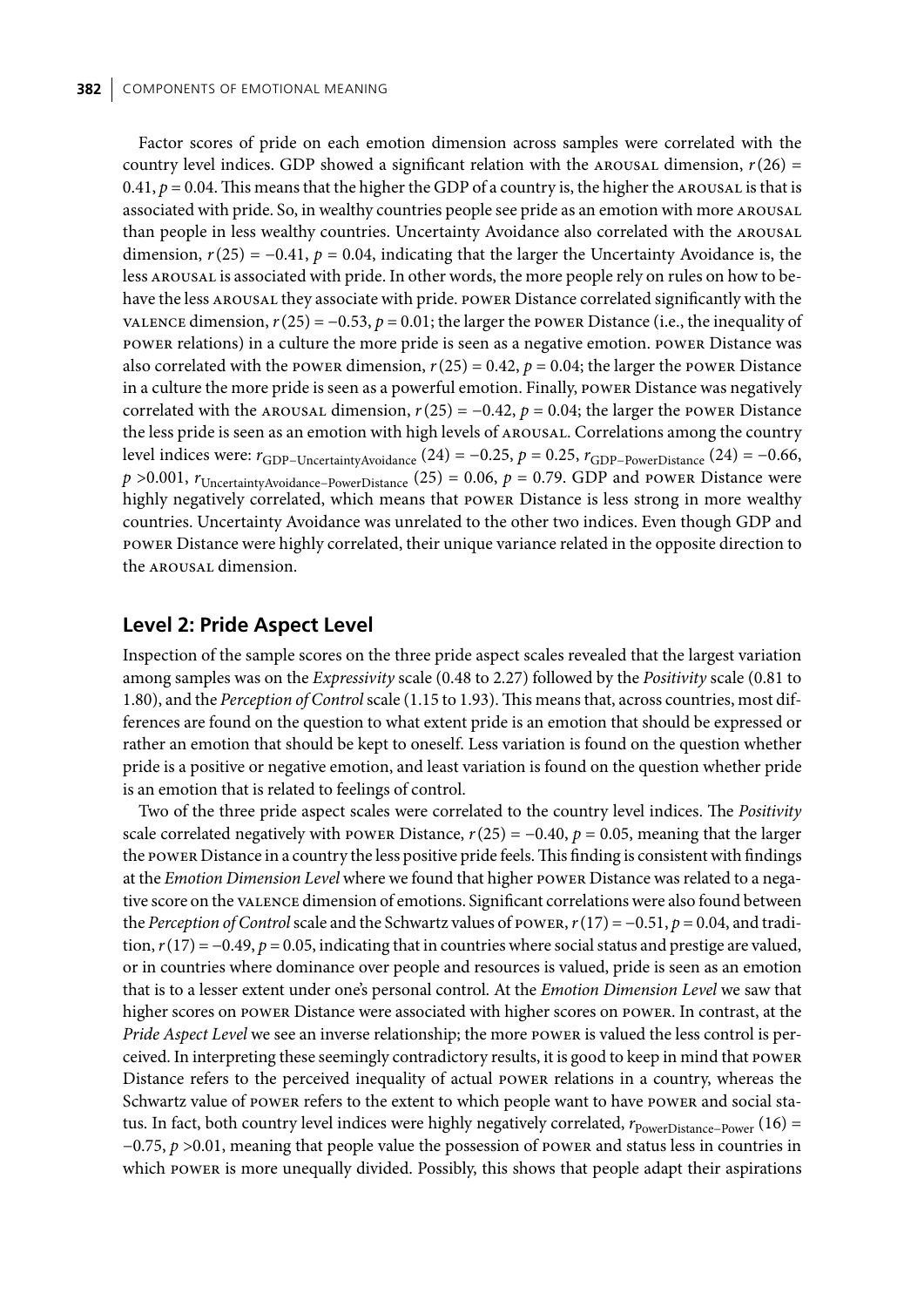(wanting to obtain power) to the reality of their society (the possibility to obtain power). In any case, it does explain the inverse relationship between power Distance and pride, and Schwartz' value of power and pride. No country level indices were related to the *Expressivity* scale.

### Level 3: Individual Item Level with country specific comparisons

 Hierarchical cluster analysis was used in order to uncover meaningful clustering between samples on the pride items. Hierarchical cluster analysis combines two cases (samples) with the lowest squared Euclidean distances in subsequent steps, and thus seeks out similarity in scores ( Norušis, 2008). The analysis starts out by taking each sample as an individual cluster (in this case, 27 different clusters), and in the final step all samples are in one cluster. In essence, this exploratory analysis will tell you to what extent groups of samples score a similar pattern on the items. Our samples were clustered on all 22 pride items (see introduction). The Agglomeration Schedule did not indicate a good solution; the distance statistic showed the largest drop between a solution with 25 and 26 clusters. With 27 samples in total this means that there is little similarity in patterns on these items across samples according to this fit index, and that almost each sample has a unique pattern. However, inspection of the vertical icicle plot and dendrogram, that both indicate the clusters at subsequent steps revealed an interesting pattern for a solution with nine clusters. The vertical icicle plot and dendrogram indicate, at each step, which samples cluster together. The solution with nine clusters consisted of two clusters of countries plus seven individual countries that each formed their own individual cluster (Czech Republic, Tunisia, Slovakia, Canada, Finland, Turkey, and Italy [Bari sample]). When we for the moment ignored these individual countries for the sake of exploring potentially meaningful clusters, we found on the one hand a Western cluster consisting of US, Switzerland (French sample), Germany, Estonia, Italy (Bologna sample), UK, and the Netherlands (listed in order of subsequent steps in the clustering) and on the other hand an East-Asian cluster consisting of Japan, Taiwan, and China. This latter cluster already appeared in a solution with 12 clusters, so it is quite stable. Even though these clusters are not pure the East versus the West (e.g., Singapore [English sample] could also be included in the Western cluster), it does suggest that there may be distinct cultural clusters that have a somewhat different take on what the word pride means. As representatives of the two clusters, we compared the item scores between Japan and the US (see Table 25.1). Inspection of the differences of item mean values suggests that North-Americans see pride as more positive, want the experience to last longer, celebrate it (sing and dance) more, try to socially connect (move toward others) more, and believe that they themselves are more responsible for the event that caused the person to feel pride. On the other hand, the Japanese see consequences of pride as more positive for the person than respondents from the US.

We also looked at whether similar differences in the meaning of pride would emerge if we compared the Western and Eastern clusters that emerged from the cluster analysis. If the differences between the US and Japan represent general cultural differences, we could expect the findings from this comparison to generalize to a comparison between East-Asian and Western cultural clusters. For each cluster, we computed mean scores for all pride items. We used data from the US, Switzerland (French sample), Germany, Estonia, Italy (Bologna sample), UK, and the Netherlands to compute a "Western score," and data from Japan, Taiwan, and China to compute an "Eastern score." Subsequently, we ran a MANOVA with these two clusters as the independent groups and all pride items as the dependent variables. As can be seen in Table 25.2, seven significant differences were found between the clusters on the items "tried to control the intensity of the emotional feeling," "felt positive," "wanted the ongoing situation to last or be repeated," "wanted to show off," "wanted to be seen, to be the center of attention," "felt strong," and "caused by the person's own behavior."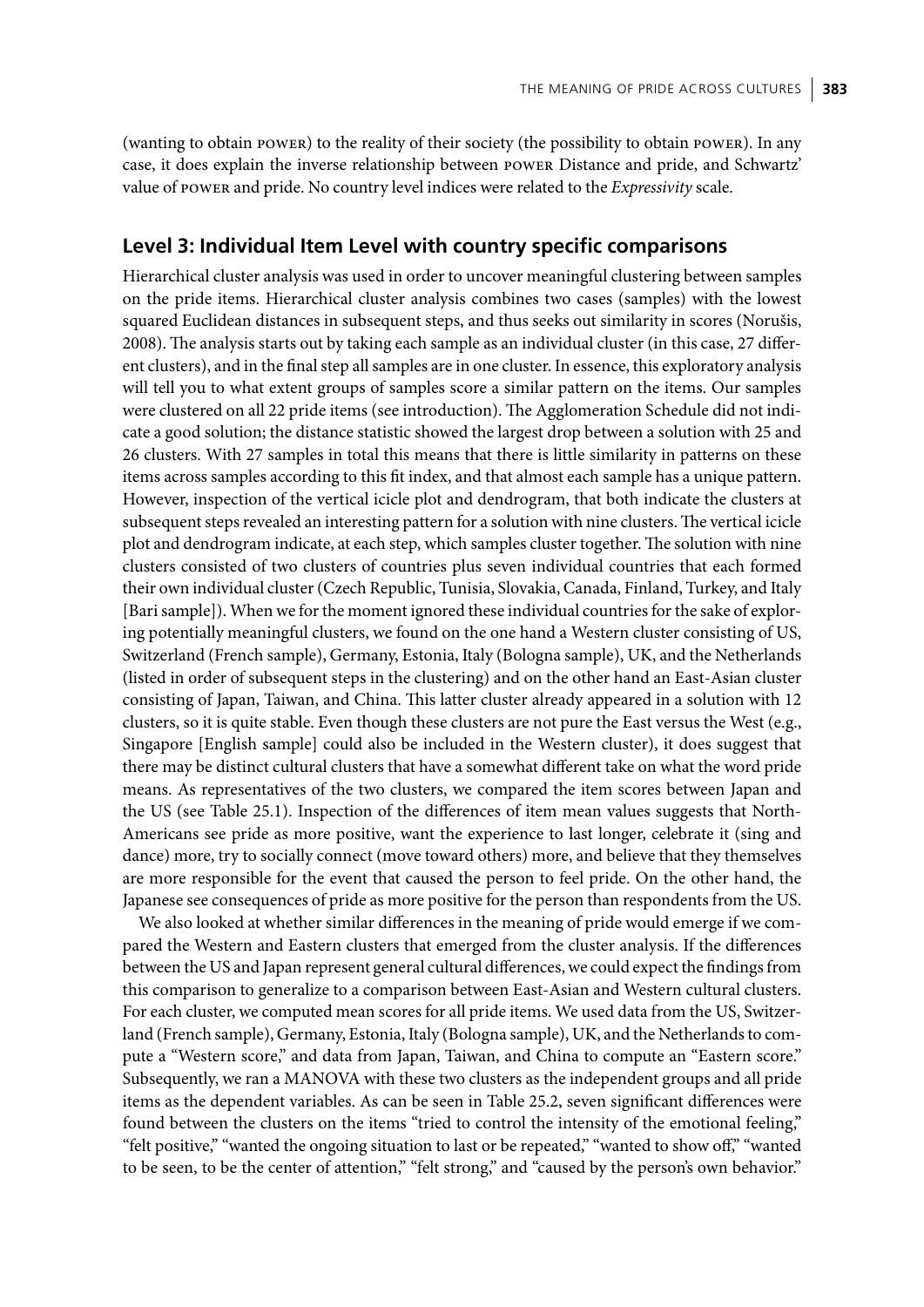Table 25.2 Centered mean scores on the 22 pride items for a Western (US, Switzerland [French sample], Germany, Estonia, Italy [Bologna sample], UK, and the Netherlands) and an Eastern Cluster (Japan, Taiwan, and China)

| Item                                                       | Western       | <b>Eastern</b> |                        |           |                  |
|------------------------------------------------------------|---------------|----------------|------------------------|-----------|------------------|
|                                                            | M(SD)         | M(SD)          | <b>Mean difference</b> | F(1,10)   | Partial $\eta^2$ |
| Felt in control                                            | 1.41(0.23)    | 1.61(0.19)     | $-0.20$                | 1.72      | 0.18             |
| Tried to control intensity of<br>the emotional feeling     | $-0.46(0.34)$ | 0.16(0.21)     | $-0.62$                | $8.50*$   | 0.52             |
| Consequences able to live<br>with                          | 0.43(0.28)    | 0.67(0.05)     | $-0.24$                | 2.15      | 0.21             |
| Center of attention                                        | 1.56(0.09)    | 1.55(0.04)     | 0.01                   | 0.10      | 0.01             |
| Important and relevant for<br>person's goals               | 1.40(0.13)    | 1.11(0.34)     | 0.29                   | 4.26      | 0.35             |
| Smiled                                                     | 1.90(0.19)    | 2.02(0.04)     | $-0.12$                | 1.10      | 0.12             |
| Felt positive                                              | 1.83(0.09)    | 1.32(0.08)     | 0.51                   | 72.94***  | 0.90             |
| Wanted to sing and dance                                   | 1.42(0.27)    | 1.20(0.31)     | 0.22                   | 1.33      | 0.14             |
| Wanted the ongoing<br>situation to last or be<br>repeated  | 1.56(0.019)   | 0.78(0.33)     | 0.78                   | 24.10**   | 0.75             |
| Showed the emotion to<br>others less than (s)he felt it    | $-0.04(0.20)$ | 0.08(0.17)     | $-0.12$                | 0.80      | 0.09             |
| Felt good                                                  | 1.84(0.17)    | 1.66(0.26)     | 0.18                   | 1.83      | 0.19             |
| Showed the emotion to<br>others more than (s)he<br>felt it | 0.66(0.17)    | 0.55(0.09)     | 0.11                   | 0.96      | 0.11             |
| Consequences positive for<br>person                        | 1.43(0.17)    | 1.65(0.20)     | $-0.22$                | 3.31      | 0.29             |
| Moved toward people or<br>things                           | 0.79(0.25)    | 0.29(0.66)     | 0.50                   | 3.52      | 0.31             |
| Felt powerful                                              | 1.72(0.16)    | 1.74(0.08)     | –0.02                  | 0.03      | 0.00             |
| Wanted to show off                                         | 1.63(0.20)    | 2.08(0.05)     | –0.45                  | $14.16**$ | 0.64             |
| Felt energetic                                             | 1.64(0.22)    | 1.42(0.15)     | 0.22                   | 2.26      | 0.22             |
| Wanted to be seen, to be<br>the center of attention        | 1.73(0.20)    | 2.06(0.01)     | $-0.33$                | $7.64*$   | 0.49             |
| Felt strong                                                | 1.73(0.15)    | 1.35(0.17)     | 0.38                   | 13.01**   | 0.62             |
| Had an assertive voice                                     | 1.37(0.20)    | 1.22(0.64)     | 0.15                   | 0.40      | 0.05             |
| Felt dominant                                              | 1.59(0.27)    | 1.81(0.15)     | –0.22                  | 1.77      | 0.18             |
| Caused by the person's own<br>behavior                     | 1.27(0.14)    | 0.85(0.28)     | 0.42                   | 10.41*    | 0.57             |

Note: \* *p* <0.05, \*\* *p* <0.01, \*\*\* *p* <0.001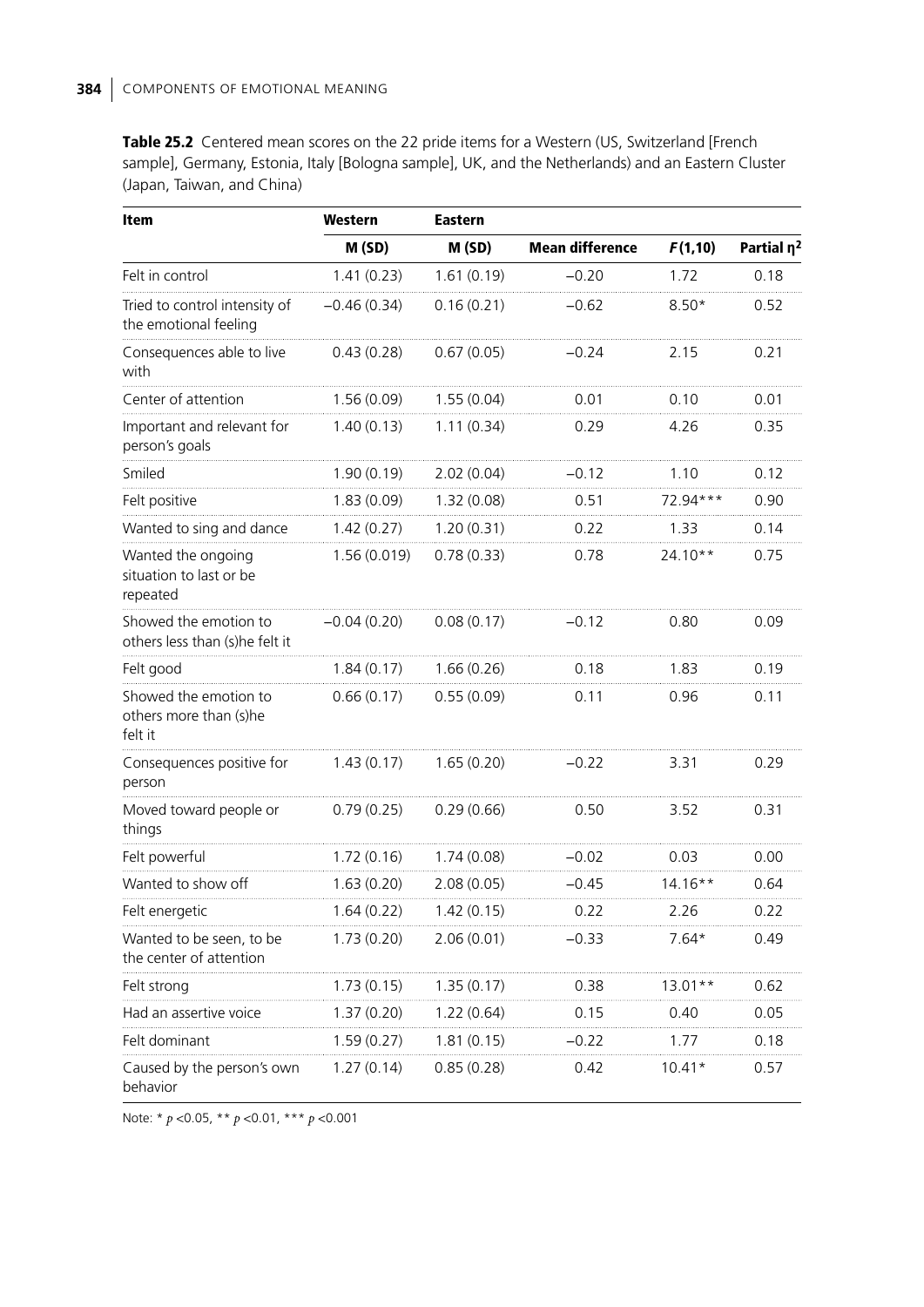In the Eastern cluster the intensity of pride was controlled more, pride was more associated with showing off and trying to be the center of attention than in the Western cluster. On the other hand, in the Western cluster, pride was felt as a more positive and stronger emotion, it was a desirable emotion that people wanted to last longer or repeat more than in the Eastern cluster. Furthermore, in the Western cluster, pride was more associated with a person having caused his or her own pride than in the Eastern cluster.

 A comparison of the results for the US–Japan and East–West comparison shows substantial overlap in the direction of the differences in the pride items. Interestingly, the largest differences are found in the expression of pride. In contrast to what would be expected from the cultural theory of independent and interdependent selves, in the Eastern cluster, pride was associated more with controlling the emotion, showing off and wanting to be the center of attention. The Eastern cluster did rate the experience of pride as being less positive than the Western sample, which is in line with the cultural theory, but it must be noted that the score was still positive (i.e., pride is a positive emotion). These findings are in line with the results from the pride aspects, which indicated that the largest variation was found in the expressive components of pride, not in its experiential components of perceptions of control and positivity.

### 25.3 Discussion

In this study, we explored the GRID data for cross-cultural differences in the meaning of pride that could be expected on the basis of theories of cultural differences. In general, the results of this study are in line with previous cross-cultural studies on emotions (Matsumoto et al., 2007; Scherer & Wallbott, 1994); the meaning of pride shows strong similarities across cultures. Cross-cultural differences, when found, are mostly located in specific items and specific countries. At the level of *Emotion Dimensions* the data showed that people in most countries thought of pride as positive, powerful, predictable, and not very high in AROUSAL. At the *Pride Aspect Level* minor differences were found. Most variation was found in the expressivity of pride. Minor differences were found in the positivity of pride and the perception of control, based on cultural differences in the Schwartz value of power or power distribution. Cluster analysis at the *Individual Item Level* hinted at a division between Eastern and Western societies. Some differences were found between the US and Japan on individual pride items; these differences tended to generalize to differences between a cluster of Western and Eastern countries. Even though we did find notable differences at item level, it should be noted that differences were only found on seven of the 22 pride items. Thus, the data should not be interpreted in terms of large-scale differences in the meaning of pride. Evidently, the meaning of pride is to a large extent similar across these cultures. Differences are mainly found indicated in the expressive element of pride.

So, how do these results relate to the cross-cultural differences expected on the basis of cultural theories? The answers to these questions are sobering to researchers who assume strong effects of culture on the emotion of pride. Contrary to what was expected, the individualism–collectivism dimension did not relate at all to the evaluation dimension, nor to any of the other emotion dimensions and pride aspects. If anything, power Distance was the strongest correlate of cross-cultural differences in pride, both at the level of *Emotion Dimensions* and at the *Pride Aspect Level*. At the level of individual pride items, more differences were found, albeit in a minority of the comparisons (i.e., 7 out of 22). In line with cultural theories, pride was found to be less positively evaluated in Eastern than in Western cultures (though still positive in an absolute sense). However, most differences were found in items related to expressivity. Surprisingly, Eastern samples associated pride with *more* expression (i.e., showing off and wanting to be the center of attention) than Western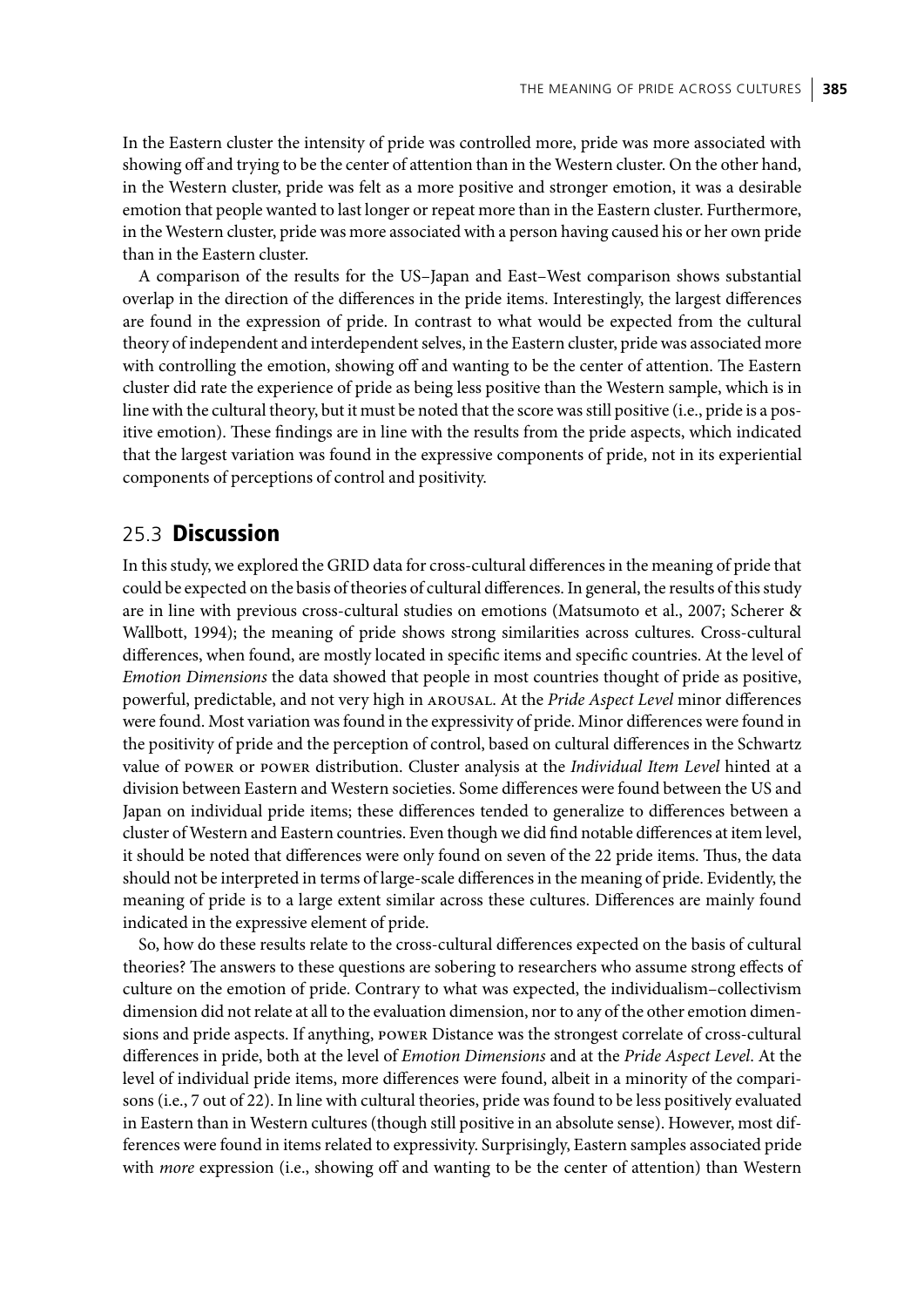samples. This would seem to go against what would be expected on the basis of differences between individualism–collectivism and interdependent–independent cultures. Maybe it is exactly because pride is more expressive in Eastern countries that it is evaluated a bit less positively, but the size of the differences, in any case, does not warrant the expectation of large cross-cultural differences in the meaning of this emotion.

Our findings have implications for theoretical expectations about cross-cultural differences in emotions. In line with numerous studies on the experience of emotions (e.g., Breugelmans & Poortinga, 2006; Matsumoto, Nezlek, & Koopmann, 2007; Scherer & Wallbott, 1994; Wallbott & Scherer, 1986), we found that the characteristics of the emotion pride are to a very large extent universal. Any cross-cultural differences in pride are culture specific and item specific. This implies that theories on cross-cultural differences in emotion should be mainly concerned with a detailed level of emotion. By this, we mean that the cross-cultural variation should be searched for in specific items and specific situations. For example, pride may be experienced and expressed similarly across cultures, but the antecedents of pride as well as its specific behavioral expression may be affected by cultural situation-specific normative scripts (e.g., Yamagishi, Hashimoto, & Schug, 2008). Theories of broad cultural differences in emotion appear to have little rationale in empirical data. This is good news for emotion psychologists in general. Studies of the experience and function of emotions in one cultural setting are most likely to also bear validity for other cultural settings. Of course, this message should not be taken as a licence to conveniently ignore culture in emotion studies. Minor cross-cultural differences in the antecedents or experience of emotion can have major consequences for behavior as well as intercultural communication (Berry, Poortinga, Breugelmans, Chasiotis, & Sam, 2011).

One of the surprising findings of this study is that not individualism-collectivism, but rather power Distance is the most important dimension in cross-cultural differences in the meaning of pride. The greater the acceptance of power-inequality of a nation, the more negative pride is experienced. These findings seem to link to the idea that control and power are important aspects of pride (Lazarus, 1991a). How exactly cultural variables of control and power are related to pride is still unknown. We can only speculate that maybe the level of power -inequality of a country dictates the way pride is supposed to be experienced. For example, in a country where only a small percentage of the nation has most of the power, and where the majority will have no choice but to conform, people would not feel safe or comfortable to distinguish oneself from the group and become visible for the superior minority. Pride, almost by definition distinguishes oneself from the group, which in such societies can be an uncomfortable feeling, leading to insecurity. In any case, the dominance of power Distance suggests that any cross-cultural differences in emotion may not have so much to do with a focus on the individual or the collective, but rather with the social stratification and opportunities for social mobility in a country. This strongly suggests that comparisons between East-Asia and Western countries (notably the US) that are so pervasive in the cross-cultural emotion literature are not the best if we are to look for cross-cultural differences. A broader scope on the range of countries that are included in cross-cultural comparisons may open interesting new avenues for the development of theories regarding the relationship between culture and emotion.

One potential limitation of the GRID data file, and hence of the analyses that have been reported in this chapter, is that pride was studied by means of a single emotion term. Some languages distinguish between two terms that have different meanings and stand for two "types" of pride (Tracy & Robins, 2007b). First, pride can be seen as authentic pride, which is the emotion we have been discussing in this chapter. Second, pride can be seen as hubristic or arrogant pride (e.g., Tissari, 2006 ). Another distinction is one between a morally good version of pride (e.g., the German term *stolz* ), and a morally bad version of pride (e.g., the German term *hochmut*; Mulligan, 2009). For instance,